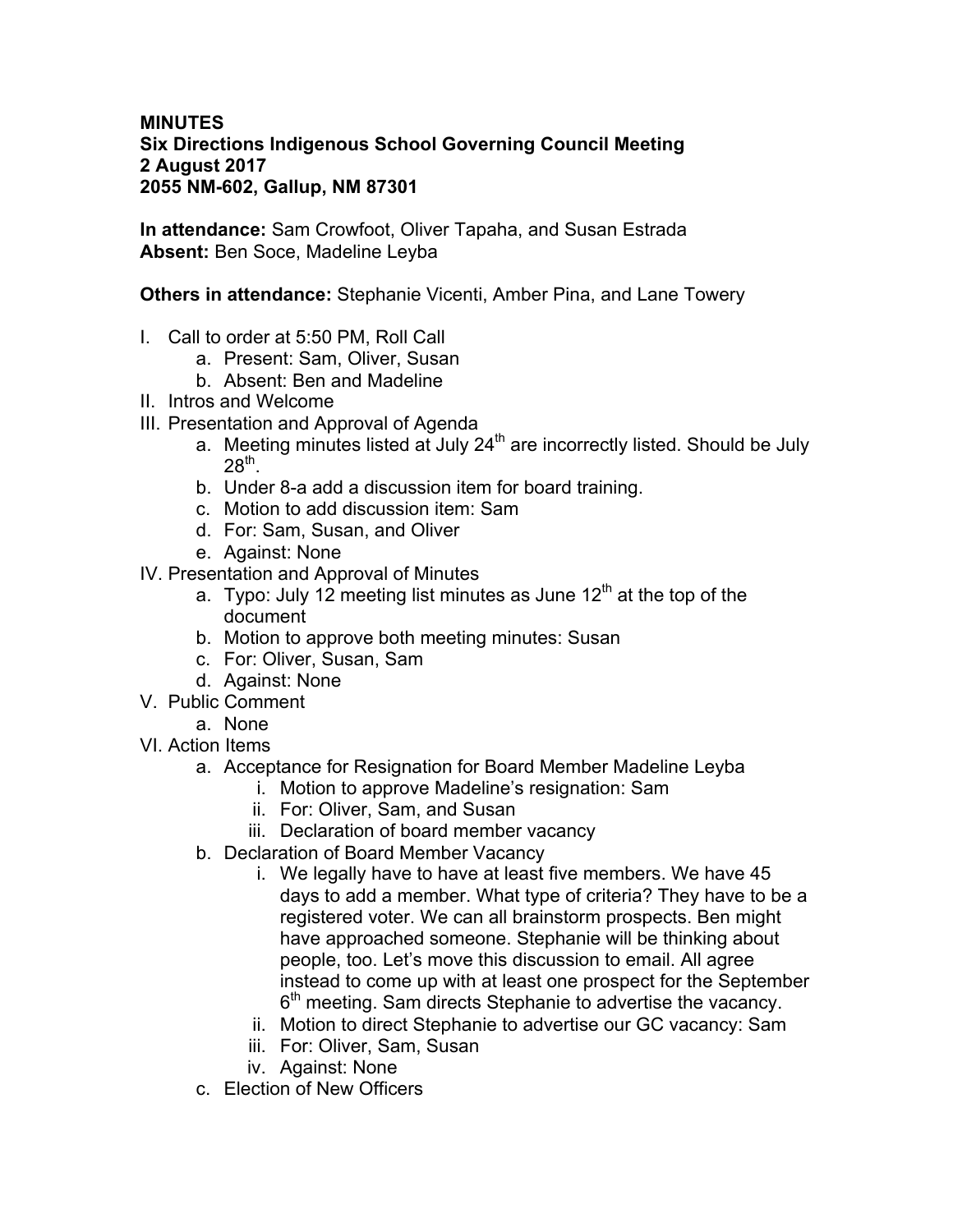- i. Motion to table action item till next meeting: Susan
- ii. For: Sam, Oliver, Susan
- iii. Against: None
- d. Board Member Committee Assignments
	- i. Motion to table action item till next meeting: Susan
	- ii. For: Sam, Oliver, Susan
	- iii. Against: None
- e. Discipline Policy and Family Handbook
	- i. Changes have been tracked in a google doc. Parents and staff have provided feedback. Is there a timeline on this? We can approve to have in place by Monday. It includes items about communication that will be important for us to review. Students that receive a D are not failing. Students receiving an F are failing and it should reflect that. It needs to be updated to include the technology agreement we approved.
	- ii. Motion to approve handbook with changes reflected in email: Sam
	- iii. For: Sam, Oliver, Susan
	- iv. Against: None
- f. Budget Adjustments Requests
	- i. Bar  $#1$  Fund  $#25248$  Native American Program: This fund does have to be sent by Sept.30 $<sup>th</sup>$ .</sup>
	- ii. Bar #2 Fund # 29138 NISN High Quality Charter School: Also expires Sept. 30<sup>th</sup>. This goes towards furniture and classroom technology.
	- iii. Both grants will be to be spent by Sept.  $30<sup>th</sup>$ . Unclear if NACA will be giving more grants throughout the year. They are supposed to be. Who determines what needs to be spent? We're voting to put them into certain line items in the budget.
	- iv. Motion to approve BARs 1 and 2: Sam
	- v. For: Sam, Oliver, Susan
	- vi. Against: None
- VII. Information Reports
	- a. Head Administrator Report Stephanie Vicenti
		- i. Stephanie has two English Language Arts teacher interviews yesterday. We had a teacher resign that wants to come back. Stephanie will follow through with scheduled interviews. We did hire a Navajo Language culture teacher who did start today. That's what Stephanie has been spending her time doing. She also got an email from the PED requesting a Safe School Plan (due in February – was not turned in). Stephanie asked for a framework or template and they do not have one. Stephanie has asked for Lane's help and asked for examples form colleagues. What type of repercussions will there be? We just need to get our document together as quickly as possible. It's a huge multipage plan. Stephanie is also working on the budget and is trying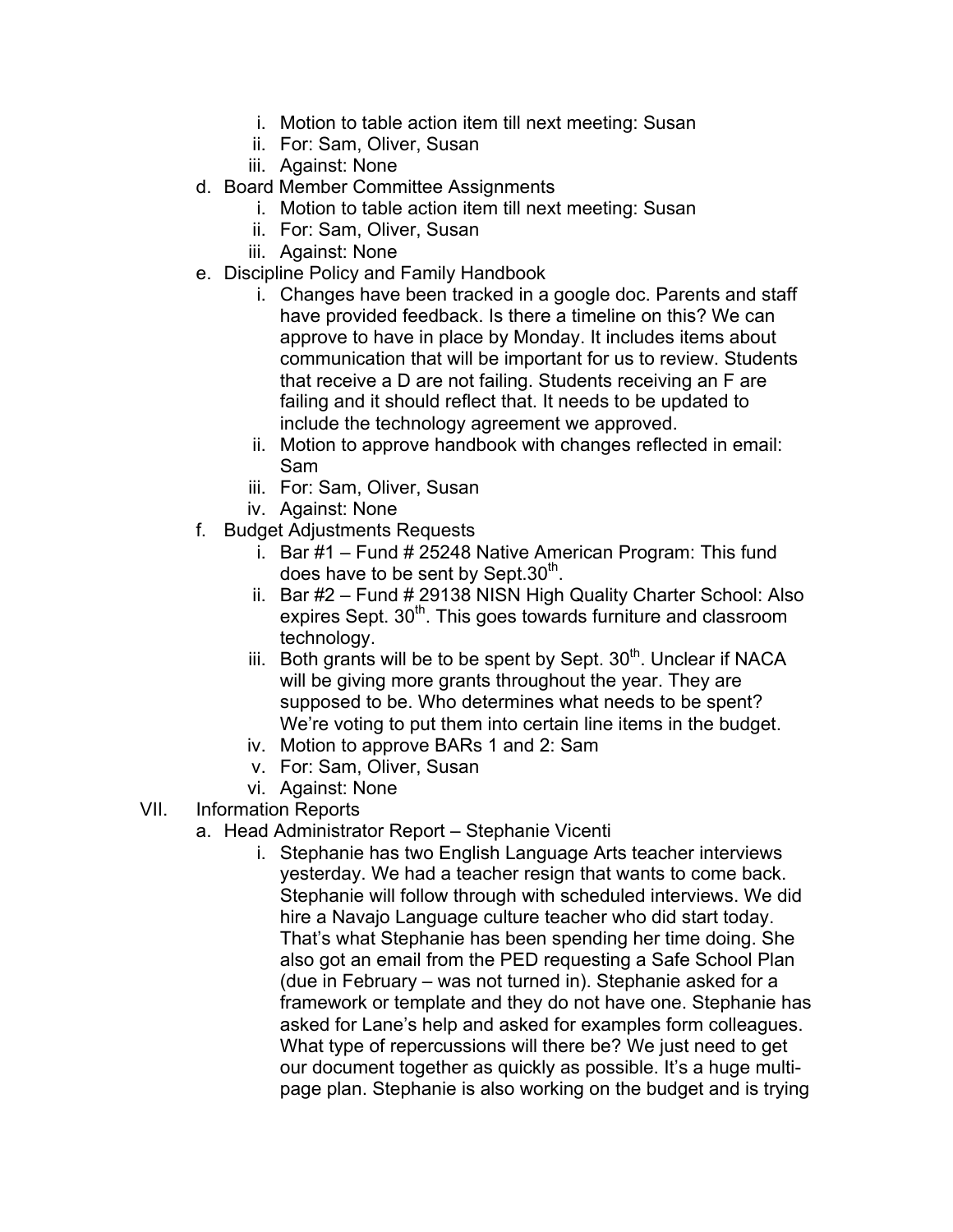to figure out how we'll cover staffing costs. What is your core staff/team working with you right now? Four people currently. How many do you need? Four.

- b. Business Report
	- i. Amber Pena: Looking through out budget, Amber has noticed that purchasing is a concern. We have paid vendors without having a purchase order in place. That will be a finding on our audit. They will be eat Amber's office in Albuquerque first and then will come out to the school Marline has a check list to go through files to make sure everything is in order. To move forward, we will make sure to have POs in place before goods and services are purchased. She has POs from Marline and Josh. This year's budget do not including Amber's financial services. Most of the money is allocated to staff salaries. If no grants come, we will have to make changes to the budget. We projected around 85 students this year (or at least that was the initial conversation). If you go over that projection, we will receive funding on the  $40<sup>th</sup>$  day. We are aiming for 100 students. We are approaching 85. We are also asking Gallup-McKinley county to release information that they have not yet released. If we have 85 students, do we have enough chrome books for those students? We have 65 now and money that we need to put towards technology.
- VIII. Discussion Items
	- a. New Board Trainings
		- i. New regulations that came through on July 1 are specific to Charter Schools. You need to have 10 hours annually, rather than 5. They need to be licensed by the PED. When new members come on, they are supposed to receive a mandatory 7 hours of training before being able to vote on board decisions. Since we added Sam and Oliver before that decision, we most likely do not have to have them be trained in advance. Our new member will need the training. In August there are two dates of training in Albuquerque. Then there will be another in Santa Fe in September. We have until June  $30<sup>th</sup>$  to get the ten hours done. If we think about going to one, send Sam and email or text message. Sam will do the same thing.
- IX. Motion to adjourn meeting at 6:50 PM: Susan
	- a. For: Sam, Oliver, Susan
	- b. Against: None